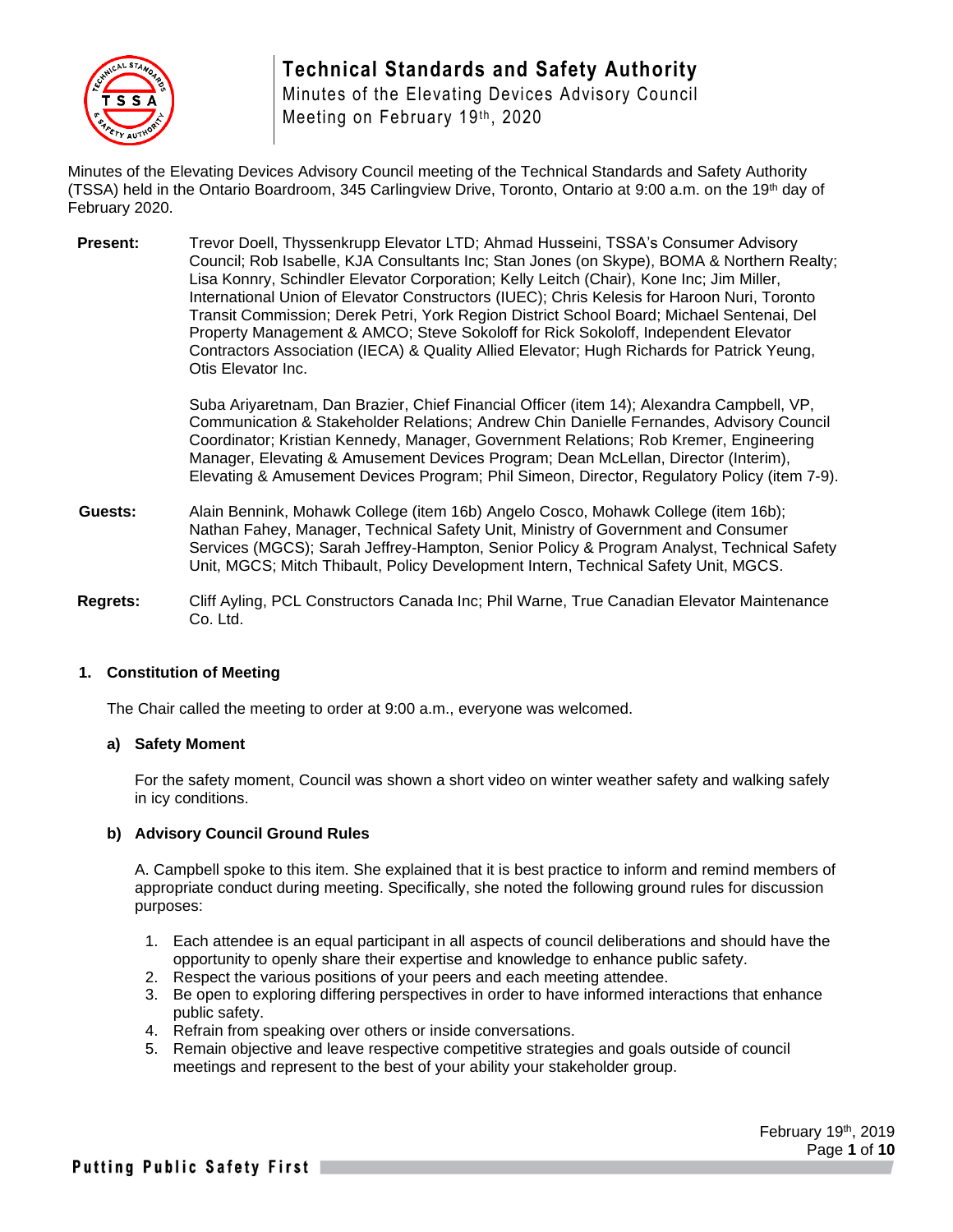

### **Technical Standards and Safety Authority** Minutes of the Elevating Devices Advisory Council

Meeting on February 19th, 2020

6. Respectful disagreement is okay; consider tone and approach when tabling concerns at councils.

She explained that she is open to refining these guiding principles and invited Council member to send TSSA material used by other organizations' committees, etc.

There were no questions or comments from Council.

#### **2. Approval of the February 19th, 2020 agenda**

Council approved the agenda of February 19<sup>th</sup>, 2020 as presented. The Chair advised that the Council welcomes TSSA engagement and encouraged members to put items forth for the agenda topics for subsequent meetings.

#### **3. Approval of September 17th, 2019 minutes**

Council approved the minutes of September 17<sup>th</sup>, 2019 as presented.

#### **4. Review of Action Items from Last Meeting**

D. McLellan provided an overview of the action items circulated to Council prior to the meeting. He advised that all action items were administrative in nature and would either be covered under subsequent agenda items or have been provided to Council as information items with the package. As it relates to the action item for federal buildings, D. McLellan and R. Kremer noted that TSSA is currently working on a matrix to address questions related to elevators within federal jurisdiction. D. McLellan added that TSSA legal counsel would address any additional questions later in the meeting.

#### **5. Chair's Update**

K. Leitch spoke to this item, advising that he has nothing new to update Council on as many of the items are up for discussion on the agenda for this meeting. He noted that he will be submitting a report to the CEO at the end of March which will be circulated to Council.

#### **6. TSSA President & CEO's Report**

A. Campbell spoke to this item in the absence of B. Rose, treated the report as read, and opened the floor to questions from Council. In response to a question regarding OASIS roll-out for the Elevating Devices program, A. Campbell advised that the first phase is scheduled to launch in September, 2020 for the Boilers & Pressure Vessels and Operating Engineer Program area, adding that the Elevating Devices program would be the last phase of OASIS, scheduled for 2021.

#### **7. Outcome-Based Regulator**

P. Simeon spoke to this item and provided Council with an update on the progress being made on TSSA's transformation to becoming an outcome-based regulator. He advised that the principles of consistency, evidence-based decision making, and stakeholder outreach underpin this initiative. He explained that for the elevating device sector, the development of compliance standards is a key consideration that will be used by TSSA to help industry focus on risk while developing checklists and compliance standards to promote consistency.

In response to a question from Council as to whether TSSA has benchmarked this proposal against other provincial jurisdictions, P. Simeon explained that TSSA has undertaken a benchmarking exercise. He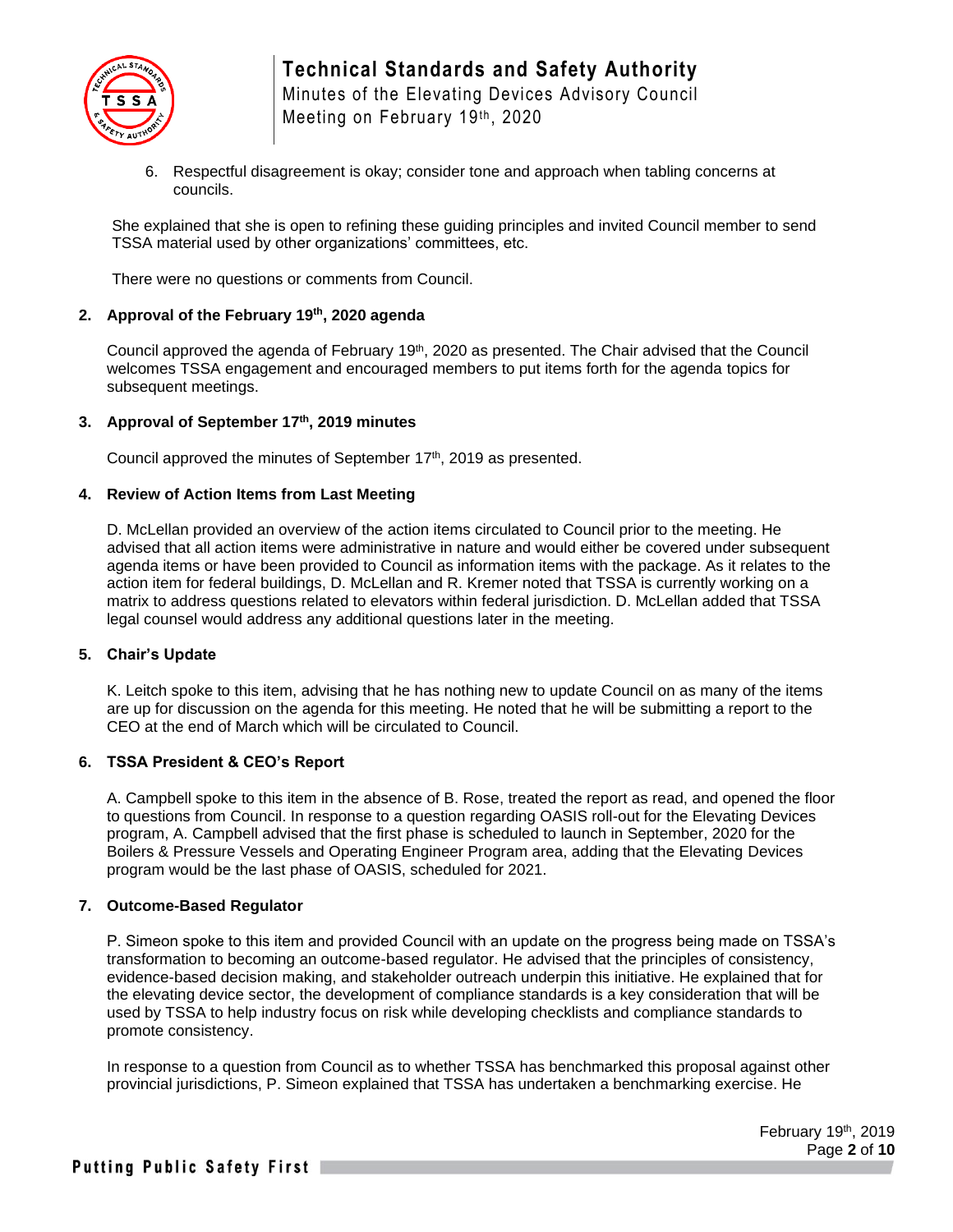

Minutes of the Elevating Devices Advisory Council Meeting on February 19th, 2020

added that a shift in focus to safety priorities underpins compliance standards. He explained that not all rules are created equal and as such a prioritization of rules based on evidence is of paramount importance. In response to a question from Council as to whether TSSA meets with other authorities having jurisdiction (AHJ), D. McLellan confirmed that TSSA meets regularly with other AHJs, adding that TSSA keeps tracks of codes being enforced across all provinces.

#### **8. Elevator Availability**

S. Jeffrey-Hampton provided some context to the proposed regulatory changes underpinning elevator availability. She explained that the issue of elevator availability has been the source of much public and government attention in recent years. She explained that the issue has both health and safety implications, particularly for first responders. P. Simeon provided additional context on TSSA's plan to operationalize regulatory changes related to elevator availability. He explained that the challenges will be to collect useable availability data and publicly report on it in a transparent manner. He added that availability challenges are generally in residential buildings. He added that the operationalization of these regulatory changes must consider the various perspectives of the stakeholders involved, adding that stakeholders would be informed during the development process. He noted that while the most comprehensive solution would be to institutionalize availability in the Ontario Building Code, it is also imperative to find other mechanisms, such as contacting municipal planning departments and encouraging them to obtain traffic studies for new construction projects. He explained that some of the questions TSSA is exploring, which also require stakeholder input, are 1) what data is available? 2) what data is relevant to address issue and how will the data be used? 3) who will be responsible for reporting; and 4) What will be the mechanisms for reporting.

There was some discussion on this topic with several Council members advising that amendments to the building code for new construction residential buildings is essential to address the issue of elevator availability. Their additional suggestion that there should be a requirement to disclose the average waiting time for elevators prior to the purchase and sale of the property. Some Council members expressed concern about the prospective for contractors having to report data on availability. The Chair explained that while contractors have data, it is unique to their business, adding that the relevance of this is questionable for the current initiative. He advises that TSSA begin to have conversations about what is available with contractors. Other Council members cautioned about the unintended consequences of the regulatory changes, specifically that the changes could result in returning to service devices that should remain shut down. P. Simeon acknowledged the areas of concern and explained that these would be key considerations as TSSA moves forward with this initiative.

#### **9. CAD Development Strategy**

P. Simeon spoke to this item and provided an overview of the CAD amendment review process. He explained that there are currently 51 codes and standards as well as many directors' orders and advisories equating to over 10,000 different TSSA-enforced rules. He added that this review process places emphasis on evidence while prioritizing safety outcomes and measuring compliance. It fundamentally represents a shift away from measuring compliance with all rules toward a focus on safety outcomes based on evidence and risk analytics. He advised that feedback received from industry centered around the slow pace of adoption, adding that harmonization and the need for consistency were also paramount considerations for industry. He detailed four factors that underpin the strategy. First, the assessment of rules through a risk-based paradigm. Second, the prioritization of safety outcomes. Third, the reduction of burden on industry; and fourth, the consideration of industry input and engagement in the adoption of codes. He explained that TSSA is in the process of developing options to improve the code adoption process. He added that the prioritization of CADs is critical to shifting away from the current adoption method, and explained that codes that have been prioritized by TSSA include the BPV (CSA B51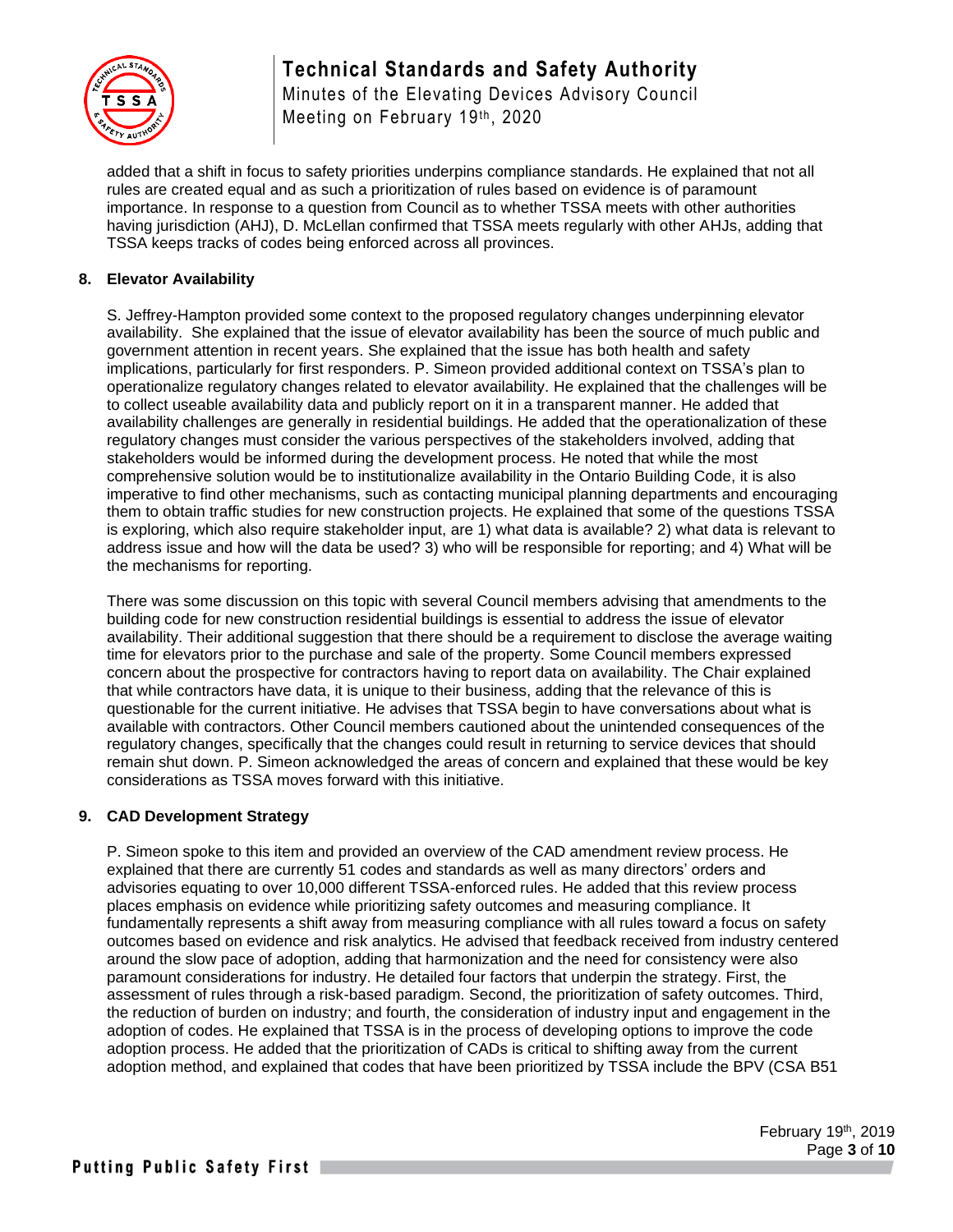

Minutes of the Elevating Devices Advisory Council Meeting on February 19th, 2020

Pressure Piping Code), (CSA B52 Mechanical Refrigeration) and Fuels (CSA Z662 Oil and gas pipeline) codes.

There was some discussion regarding this topic with several Council members advising that setting established, and achievable deadlines is essential to the success of this strategy. In response to a question regarding whether there is ever a reason for Ontario-specific requirements, Council in general did not see a need for provincial deviation from the national code. A Council member also advised that the various groups of stakeholders be considered while developing the strategy, noting that some consideration should be given to owners for compliance, specifically time for implementation. D. McLellan confirmed that this is a primary consideration. In response to a question from Council regarding the adoption of the elevating devices code, P. Simeon advised once TSSA completes the adoption of the BPV and Fuels codes, a timeline for the next CAD amendment would be established.

#### **10. Transparency Strategy**

K. Kennedy spoke to this item. He explained that there are three main areas of transparency that relate to TSSA's work: corporate disclosures, safety information and data; and stakeholder engagement. He provided an overview of corporate disclosure documents and of safety information and data. Finally, he provided an overview transparency as it relates to stakeholder engagement. He explained that broader transparency is a strategic goal initiative set out in TSSA's Business Plan for this fiscal year, adding that stakeholder engagement specifically, is a priority for TSSA. He advised that transparency in stakeholder engagement is of importance given the number of initiatives currently underway that impact the ways in which customers interact with TSSA. Additionally, he noted that the current mechanisms for engagement are often informal and limited to a select number of stakeholders. He explained that formal mechanisms, such as advisory councils and RRGs, may not be ideal for addressing all issues. He posed four questions to guide the discussion:

- 1) Do you believe stakeholders understand TSSA's engagement processes and how to get involved?
	- a. What are the gaps and opportunities for improvement?
- 2) What sort of consultative mechanisms would you like to see included?
- 3) Are the expectations of the TSSA's engagement clear and are they being met?
- 4) Are the right stakeholders involved at the right level and the right time?

He explained that in terms of next steps TSSA would be reviewing the Council Terms of Reference, developing stakeholder engagement principles and more clearly defined processes that determine audiences and outcomes. Councils would be provided updates in at the fall council sessions.

The Chair explained that from his perspective the Field Advisory Committee (FAC) was an effective engagement tool. Several Council members advised that ad hoc committees increase the speed with which issues are addressed, adding that regardless of the mechanism employed, established timelines and accountabilities for decision making is essential to the process.

**Action**: D. Fernandes to circulate presentation and append to the minutes.

#### **11. Safety & Compliance Report**

V. Dessanti spoke to this item referring to the presentation shared with Council prior to the meeting. In relation to the peer review process currently underway for the Risk Informed Decision Making (RIDM) model, V. Dessanti advised that TSSA is currently in the process of reviewing and enhancing its risk model in support of the transition to becoming and outcome-based regulator. She explained that some of the changes that are currently in progress include extending the input to the risk score beyond inspection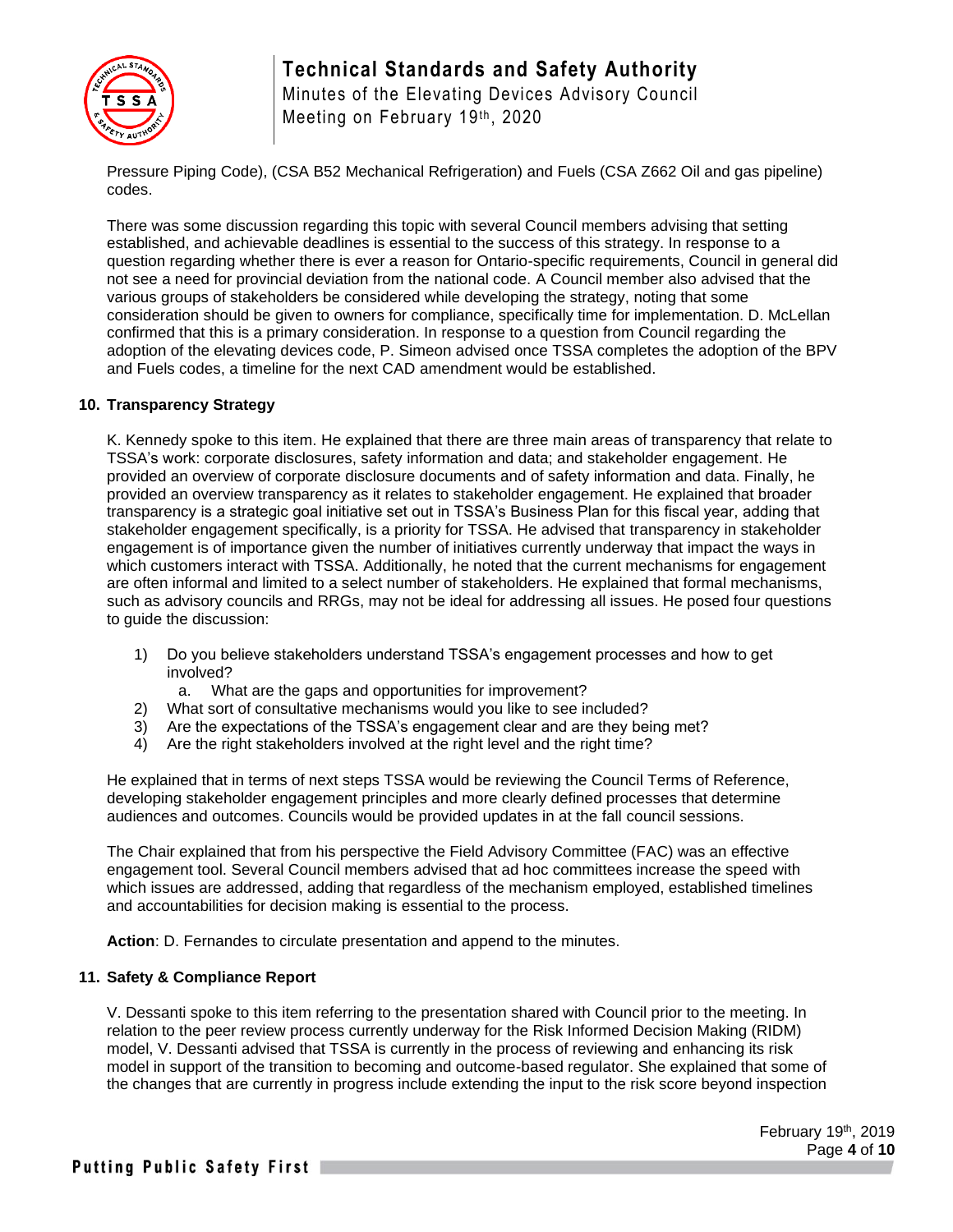

Minutes of the Elevating Devices Advisory Council Meeting on February 19th, 2020

orders and incidents, giving recent events a higher weight in the risk score calculation, and including population density in the calculations. She explained that the proposed changes will be presented to the peer review panel, which is comprised of members from other regulatory agencies as well as academics, adding that the Advisory Councils will be kept abreast of the review.

There were no questions or comments from Council.

Additionally, V. Dessanti presented the mid-year safety report. She explained that in the first two quarters of the fiscal year (FY) 2020 there were 536 reported occurrences, including six permanent injuries, adding that there have been no fatalities. She advised that the compliance rate for both elevators and escalators continues to decline, noting however that there has been an observable decrease in the risk of injury and fatality for elevators in the last two quarters. She noted that the areas of concerns for elevating devices remain 1) elevator risks in hospitals; and 2) user interactions on elevators in retirement and long-term care homes.

In response to a question from Council as to whether TSSA will be tracking high risk, given the outcomebased regulator initiative, V. Dessanti advised that this is something that TSSA is currently looking into doing, specifically changing the metrics for analysis. Additionally, some Council members commented that there have been changes to TSSA's approach to inspection, specifically that there are more inspectors and that inspections are more thorough. D. McLellan advised that the number of inspectors have remained consistent, there have been a few new hires, however standard orders for elevating devices have been employed for the past five years which encourages inspector consistency. He added that the program has standardized training, so consistency is a key consideration in inspections. The Chair noted that additionally the use of elevators has gone up significantly within the province. There was a request from Council to show the numbers for the annual safety results normalized per million people at the next EDAC meeting.

**Action**: V. Dessanti to provide annual safety numbers normalized per million people at the next EDAC meeting.

#### **12. Incidents/Issue Report**

D. McLellan spoke to this item advising that there is currently one fatality under investigation which is attributed to mental health issues. He also noted that there was an incident where someone was found in an elevator pit due to the door being open, there were no injuries.

#### **13. MGCS Report**

S. Jeffrey-Hampton treated the report as read and opened the floor to questions from Council.

There were no additional questions or comments.

#### **14. Business model**

D. Brazier spoke to this item and provided Council with an overview of the presentation circulated prior to the meeting. He explained that fundamentally TSSA is moving away from a purely fee-for-service model towards a model through which license fees are inclusive of regulatory inspection activities. He advised that in the fall the business model survey was sent to each council to get their input on the three proposed fee options. The three options presented were as follows:

- i. Flat fee
- ii. Flat fee based on category

 February 19th, 2019 Page **5** of **10**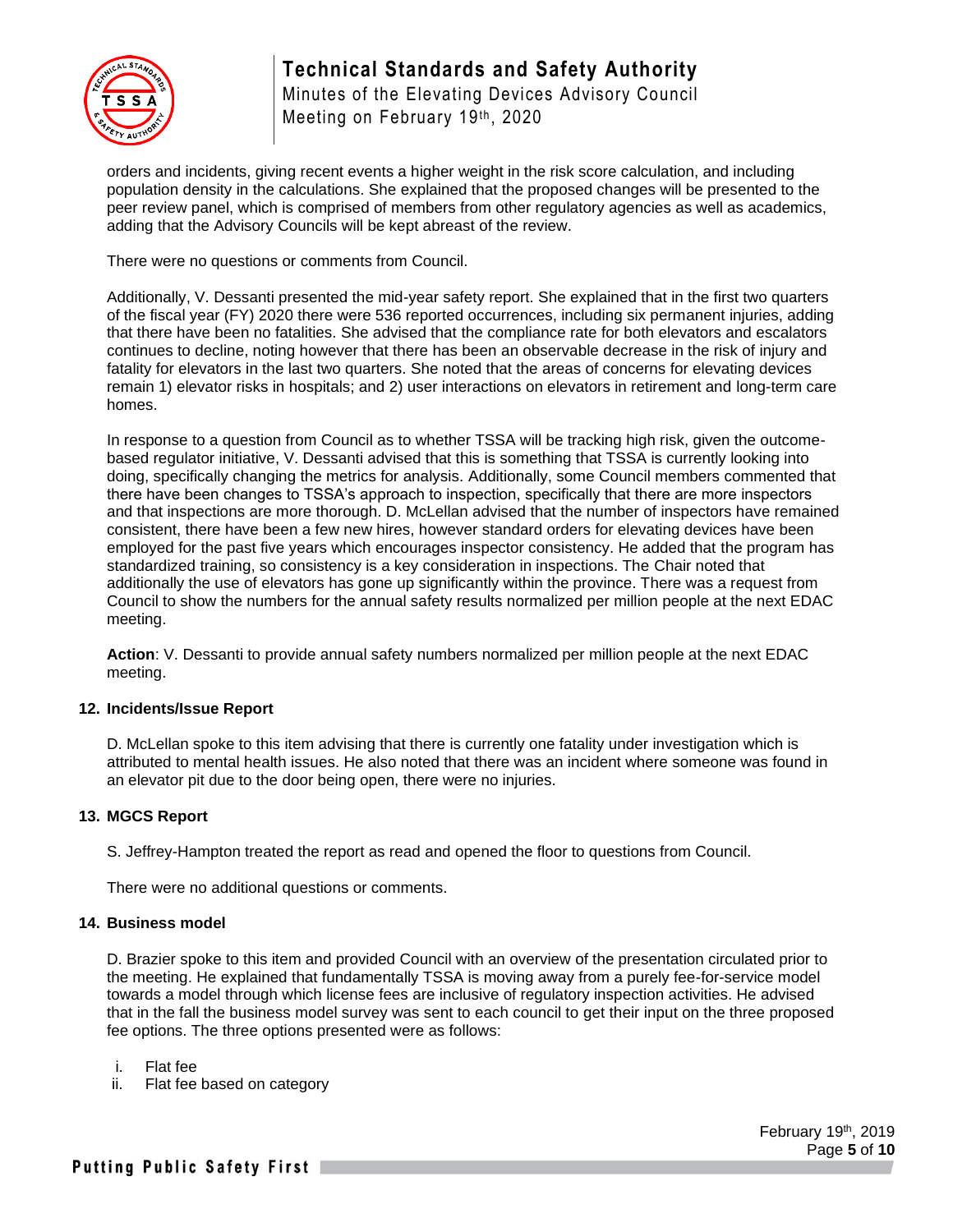

Minutes of the Elevating Devices Advisory Council Meeting on February 19th, 2020

#### iii. Flat fee based on category and risk

He explained that there was little support for the first option (flat fee only), some support for option two (flat fee based on category), and strong support for the third option (flat fee based on category and risk). In addition to the number of responses, he noted that the TSSA team analyzing the findings and is concentrating its efforts on the comments appended to the questions. For example, he explained that those in support of option 3 understand and cautioned about the complexities of implementation. He advised that the proposed fee structure presented at the meeting was a hybrid option between option 2 and option 3. He explained that while this hybrid option allows for a flat fee based on category, it only allows for a predefined number of follow-up inspections, adding that those in the industry that require follow-ups will be required to pay for additional charges. This in effect would result in higher-risk customers paying more as they will require more follow-up inspections. He explained that since risk models are not yet fully developed, moving to a solely risk-based model at this time would be problematic, adding that the cost differential in a risk-based model may not be enough to change behaviour. He presented Council with several examples of fees as they would be structured under the proposed business model, which included:

- 1. New or Major A application (elevators)
- 2. New or Major A application (other elevating devices)
- 3. Annual licenses
- 4. Temporary licenses
- 5. Contractor Registrations
- 6. Minor A, B, Revisions, & Variance
- 7. Certification & Examination Fees

He advised that information is being compiled and provided to each council during the winter/spring sessions, adding that the proposal would then be sent to MGCS in April 2020 with the new model scheduled for implementation in 2020/21. He posed several questions to guide the discussion. First, does the proposal adequately address the guiding principles? Second, what are the pros and cons for your business; the constituents you represent; the sector and the public? And third, are there any major gaps or outliers that may not have been considered in this proposal?

There was discussion about this topic with several Council members noting that there seem to be an increase in the amount customers will be paying for various services, adding that it may be difficult to convince stakeholders that there are cost savings. A Council member advised that it TSSA should consider developing a summary of cost savings for stakeholders. D. Brazier explained that the business model changes are supposed to be completely revenue neutral and are separate from the fee increase that came into effect in August, 2019 was fundamentally to eliminate program cross-subsidization and to compensate for the loss of revenue from the elimination of the Upholstered and Stuffed Articles (USA) program. He explained that TSSA is in the process of creating the proposals for its various sectors, adding that once these have all been completed, a final review will be conducted to ensure the model is revenue neutral. S. Ariyaretnam explained that those with elevating devices that service three floors pay less, this accounts for approximately 20% of all elevating devices and includes hospitals, schools, and low-rise residential buildings. A. Campbell reiterated that changes to the fee model are essential to TSSA's transition to becoming an outcome-based regulatory, and specifically to our move away from the fee-for-service model that is currently in place.

#### **15. Canadian Elevator Contractors Association (CECA) - Update**

D. McLellan spoke to this item and provided an overview of the last CECA meeting held in November 2019. He explained that this is a yearly meeting, noting that TSSA is the only AHJ that participates. He added that this year there were approximately 27 issues that were raised and addressed by TSSA. Among other topics, D. McLellan provided an update on TSSA responses to questions from CECA members as it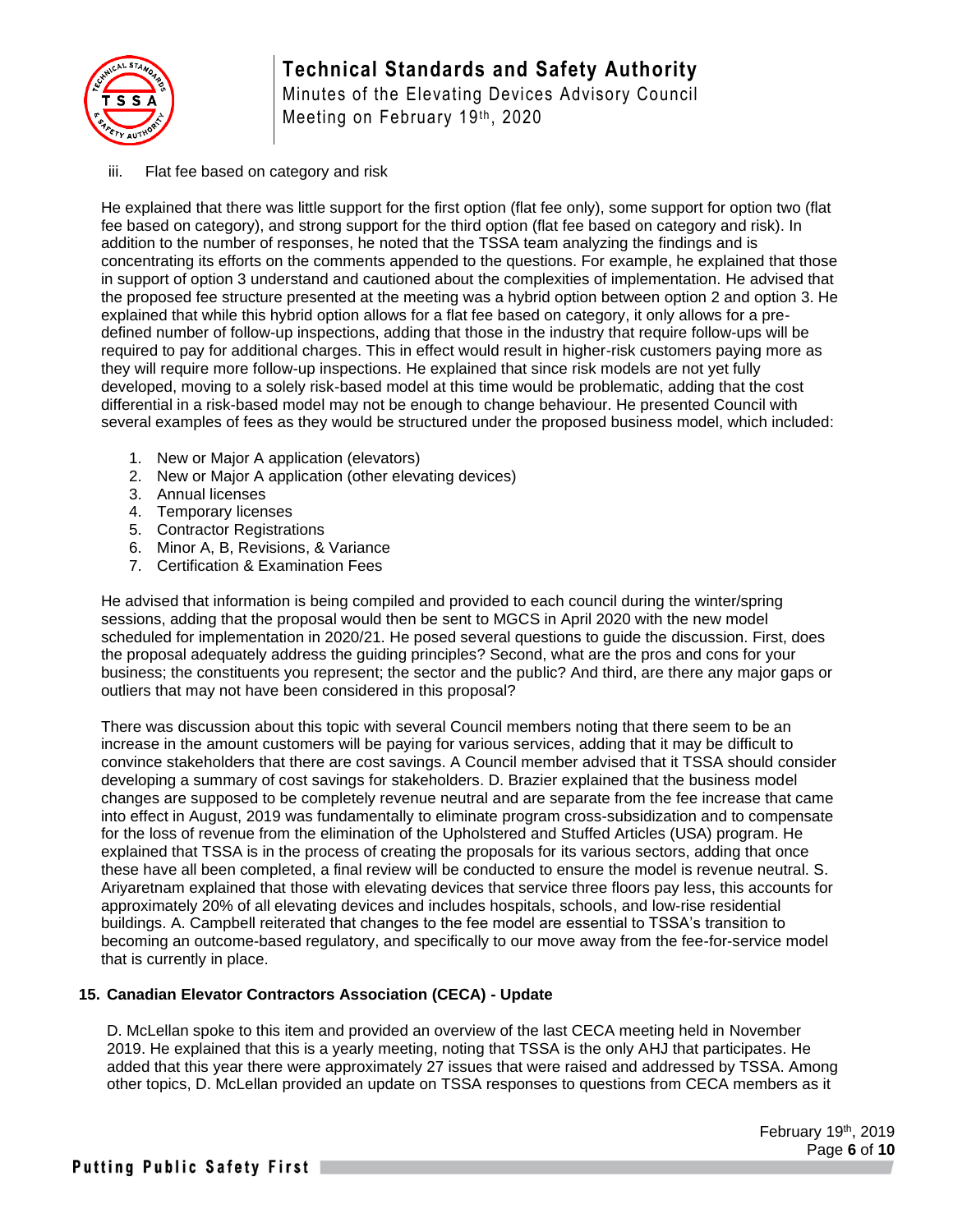

Minutes of the Elevating Devices Advisory Council Meeting on February 19th, 2020

related to the banning of type A safeties, incident reporting, general orders versus standard orders, and inspector consistency. He explained as relates to inspector consistency and inspections more generally that the ED program at TSSA has a robust quality assurance process for inspections, he explained that each inspector is subject to one quality assurance and one quality control review each year. Additionally, he noted that any orders issued by a new inspector is reviewed first by a senior inspector to ensure accuracy and consistency.

**Action**: D. McLellan to provide the presentation shared at the CECA meeting to be appended to the minutes.

There were no questions or comments from Council.

#### **16. Council Issues**

#### **a. Federal Buildings**

T. Ayres spoke to item and advised there are no clear and defined lines that divide provincial and federal jurisdiction. He explained that TSSA's approach to these jurisdictional issues has always been one that strives to be practical and reasonable. He noted that TSSA is a creature of provincial statute, adding that the elevating devices regulation has general application, except when 1) activities being carried out are considered strictly federal activities (i.e. Department of Defence Canada); 2) where the federal role has developed a complete code (i.e. Canada Labour Code); and 3) if the application of the provincial law will impede or has the effect of impeding a federal activity. He explained that while there are some clear lines, such as national defence and airports, most times the jurisdictional authority is not as clear, such as an office tower with multiple residents (federal and others). He noted that in such cases TSSA has developed a practical approach, specifically to enter into contractual agreement with federal entities. He explained that while the property is under construction and the owner is not a federal entity, this falls within TSSA jurisdiction until such time that is turned over to the federal entity.

In response to a question from Council as to whether TSSA performs initial inspections and followup inspections on properties under federal jurisdiction, T. Ayres advised that once they are in contractual agreement with TSSA, TSSA applies an all-or-nothing approach to all facets of the process from licensing to engineering to inspection.

#### **b. EDM Education**

A. Cosco and A. Bennink from Mohawk College presented Council with information on the new EDM-A program at Mohawk College. They provided an overview of both the apprenticeship program as well as the post-secondary program. A. Cosco explained that the intent is to have EDM's recognized as a known trade. He added that what differentiates this program from others is that they offer both full-time enrollment as well as a "day-release" enrollment for those who choose to attend school part-time.

There was some discussion about this with some Council members cautioning that the number of accepted students may be low given the shortage in trained professionals in the industry. In response to a question from Council regarding whether the post-secondary course is funded by the Ministry, A. Cosco advised that this is self-funded. Additionally, a Council member asked if there was a guarantee of placement for the apprenticeship program, A. Cosco replied that the program offers no guarantees of placements. In response to a question from Council regarding the teaching staff's credentials for this program, A. Cosco advised that all students are trained by EDM-A's only.

> February 19th, 2019 Page **7** of **10**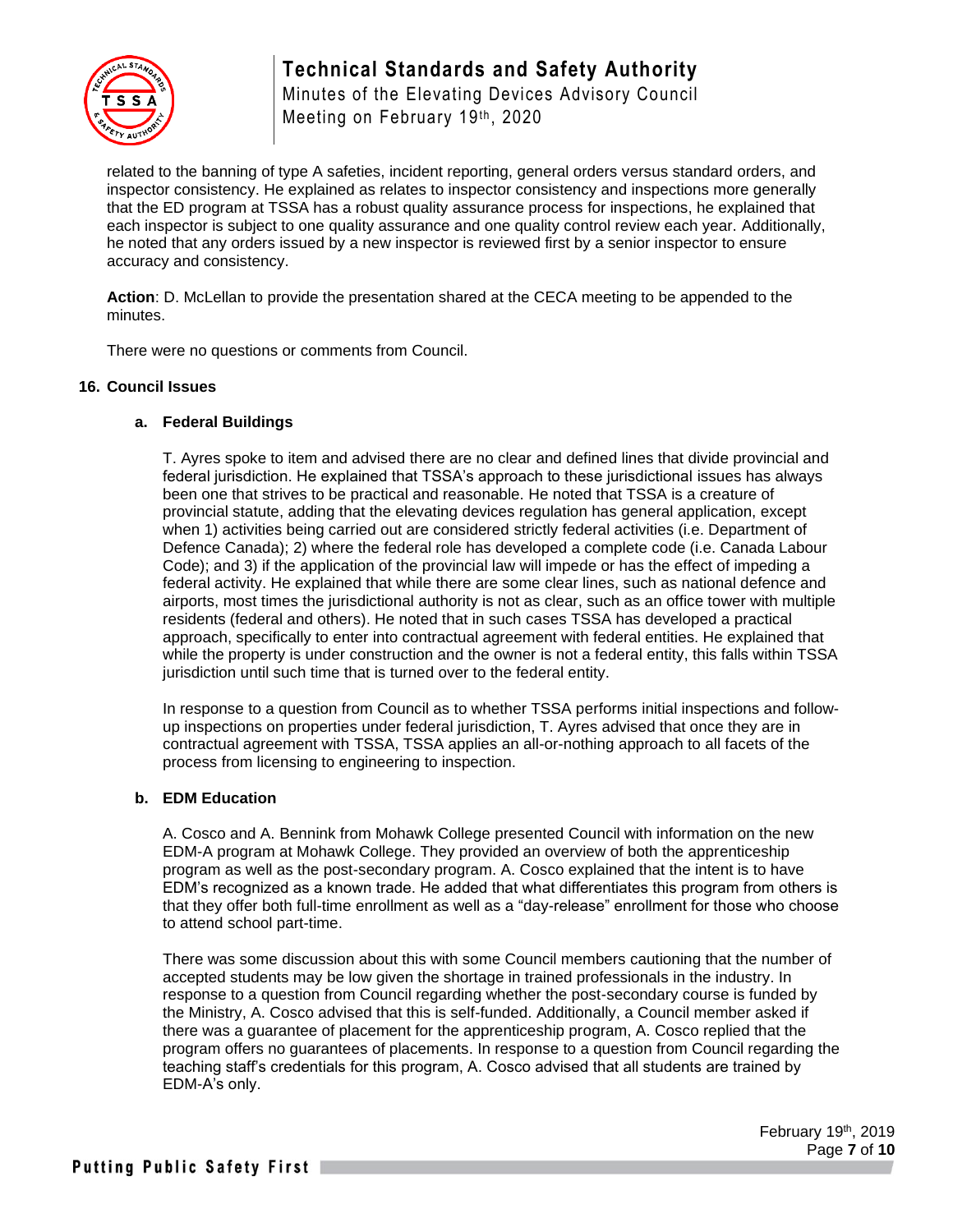

Minutes of the Elevating Devices Advisory Council Meeting on February 19th, 2020

**Action:** D. Fernandes to append the Mohawk Hub Flyer and Mohawk EDM postcard to the minutes.

#### **17. Questions and Other Business**

There were no questions or other business raised by Council.

#### **18. Council Administration**

#### **a. Membership renewal – Rob Isabelle**

The Chair confirmed the renewal of R. Isabelle on the Elevating Devices Advisory Council for a three-year term.

**Action**: D. Fernandes to update the membership list accordingly.

#### **b. Membership Matrix**

D. McLellan facilitate the review of the EDAC membership matrix. He raised for Council consideration that currently the membership also allows for 1-2 manufactures while we currently have 4 members under that category. There was some discussion on this the issue. A motion was passed to recommend the following changes:

Manufacturers/ Designers – increase to 1-4 members and remove categorization under the sector. Contractors – decrease to 4 members and decrease NEEA representation to 1 member (from 1-2)

**Action**: D. Fernandes to update the Proposed Matrix for review and affirmation by TSSA's President & CEO.

#### **19. Adjournment**

The meeting adjourned at approximately 1:15 p.m. Council held a Council-only in-camera session without TSSA staff or guests.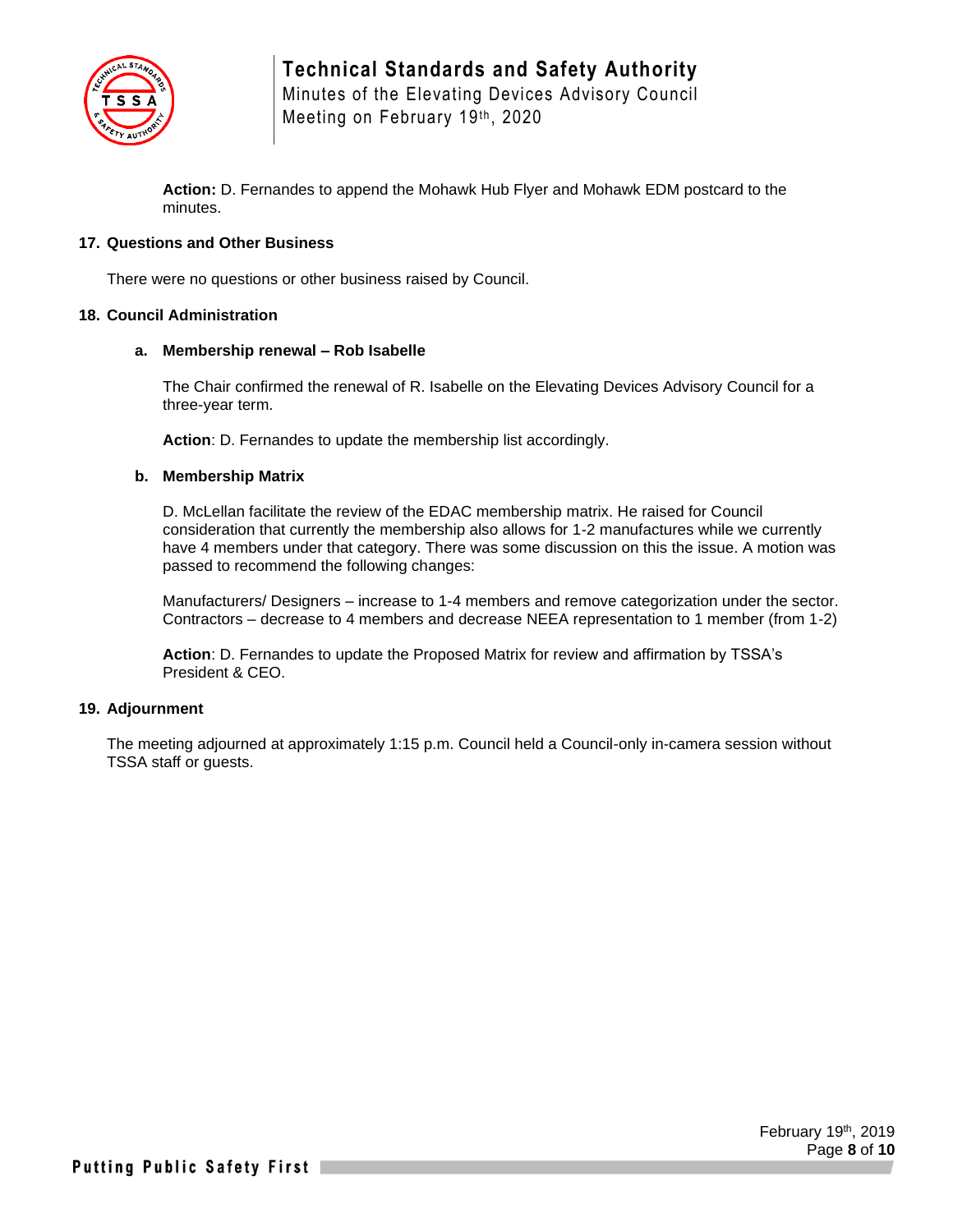

Minutes of the Elevating Devices Advisory Council Meeting on February 19th, 2020

#### Appendix

1. Stakeholder Engagement & Transparency Presentation (Double click paperclip to open)



2. CECA Meeting Presentation



3. Mohawk College Hub Flyer & Mohawk College Postcard